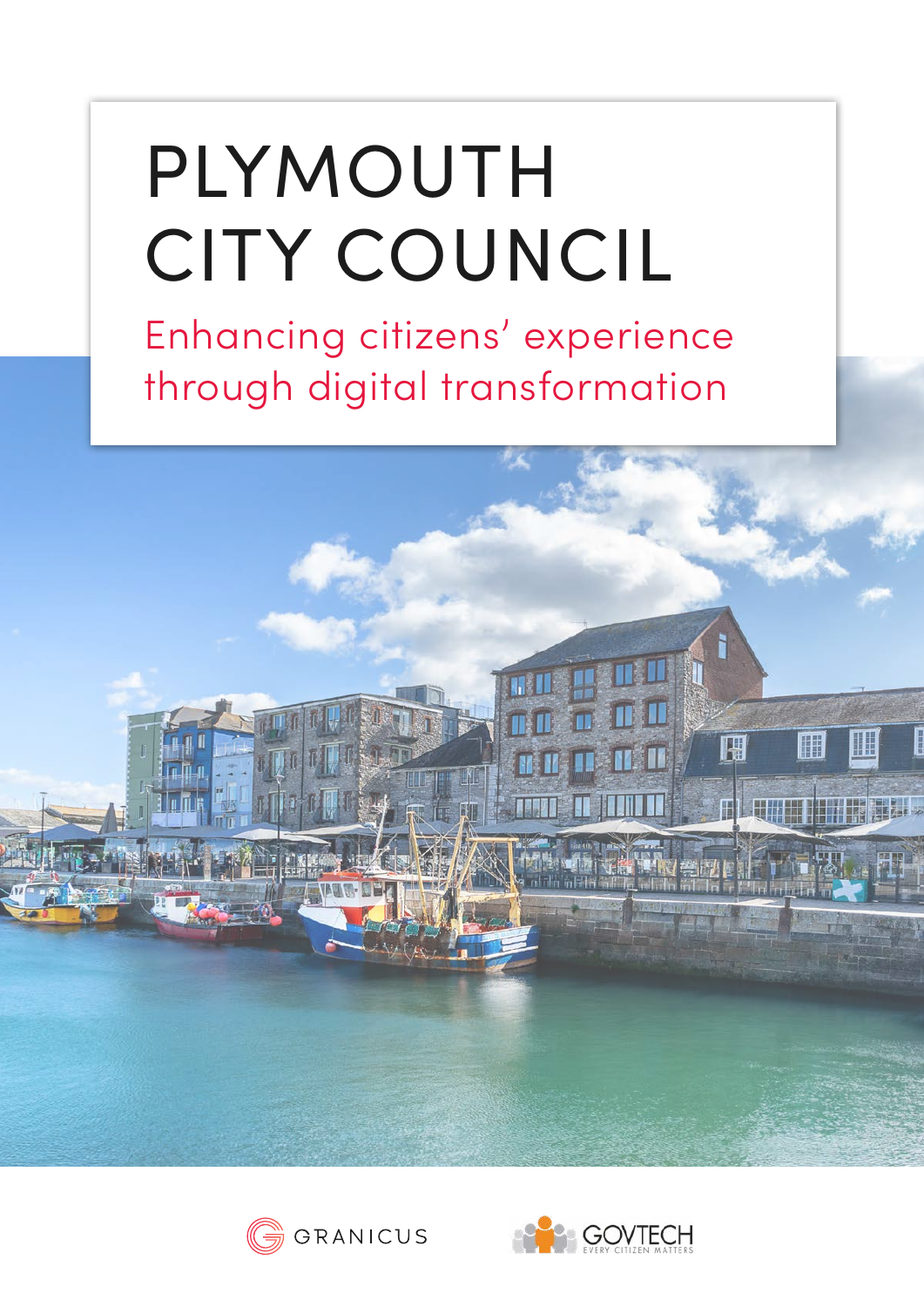

### OVERVIEW

Transforming digital services to exploit automation in Revenues & Benefits went from being important, to imperative, when the coronavirus pandemic struck.

- $\gg$  **Break out of a silo** to transform citizens' experience of online selfservice in Revenues
- >**10,000 Council Tax transactions** in the first 6 months; **97% online take-up**
- **>70% automation rates**
- **Use automation to free up team resource** – became vital to managing workload when staff were reassigned to cope-with business grants, welfare changes and track and trace payments due to the Covid-19 pandemic

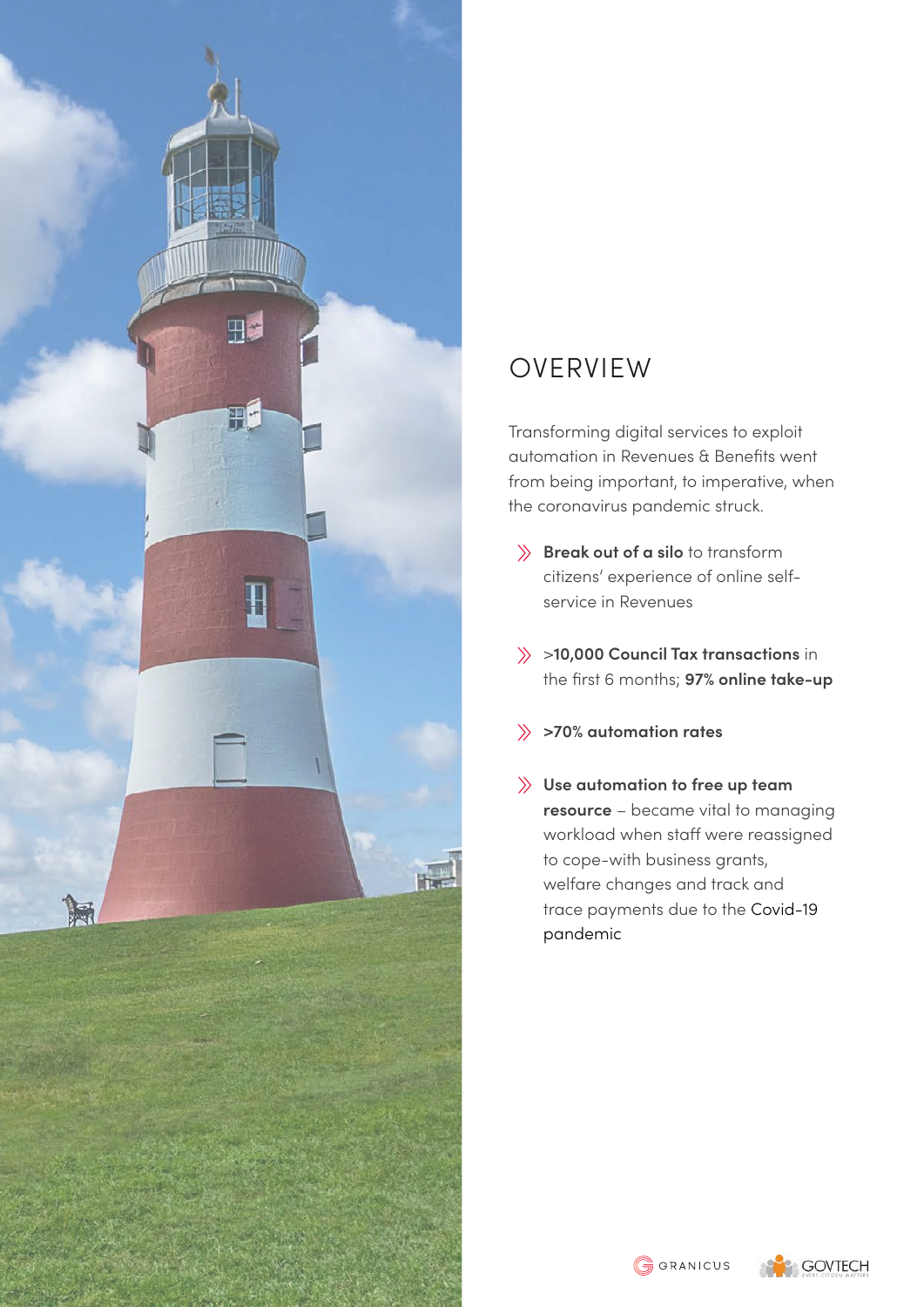

## PROBLEM

More than 65% of all customer service requests made to the council were in relation to Council Tax or Street Services. Whilst the channel mix for Street Services (built in the Granicus govService platform) often reached over 90% digital, Council Tax (supplied by another vendor) was stuck at around 28%. Analysis and customer feedback on why Council Tax digital uptake was so low highlighted the poor usability of the existing digital offering.

## **BRIFF**

A key initiative in Plymouth's wider Strategic Digital Transformation Programme was to improve its Council Tax self-service facilities for citizens and facilitate automation between the front-end web forms and its Capita R&B system. Increasing the rate of online self-service and automating transactions would free up contact centre and other staff to focus on more complex cases and vulnerable citizens.

#### **ABOUT PLYMOUTH CITY COUNCIL:**





Chargeable dwellings

EST. 1998 as a unitary authority



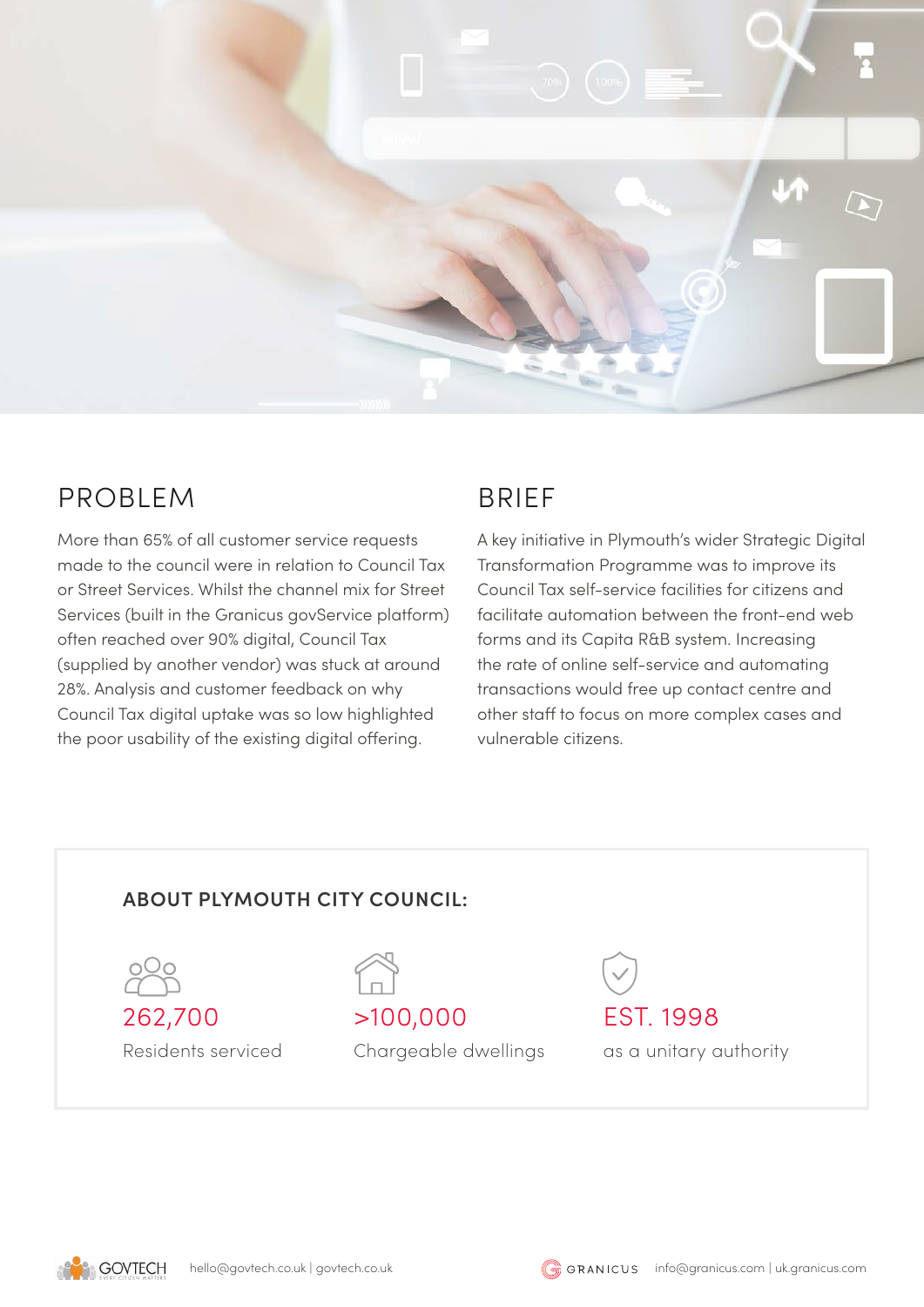## SOLUTION

Based on a successful digital transformation project with Kirklees MBC, Granicus recommended Govtech as a Revenues & Benefits integration partner for Plymouth. A new partnership between Granicus and Govtech offered the means to address digital deficiencies in Revenues as part of a single councilwide digital service. The partnership promised a fully hosted, off-the-shelf solution on the Granicus govService platform that could be configured to fully digitise Revenues in a matter of weeks and

automate processing in Capita's Revenues system. Improvements in useability would drive uptake of online digital services by citizens. Automation would allow the council to consider how and where to reassign Customer Service resources to best meet the needs of vulnerable customers. A business case was required to underpin the investment and responsibility for developing this rested with Peter Honeywell, Plymouth's Transformation Architecture Manager.

#### **Setting Outcomes**

The key assumptions required:

#### **Govtech would automate at least 56% of all the customer interactions presented to it.**

*The dependency in delivering this level of automation was whether Capita's R&B system APIs would allow customer requests to be automatically processed, since no supplier had previously shown that this could be done to the extent proposed.*

#### **The value of the capacity freed up by Govtech automation within Customer Services would cover the costs associated with the investment and the ongoing costs for the service.**

*The business case investment was modelled against the expected benefits, expressed as the value of resources freed up and revenue gains from re-assigning resources into debt recovery and other high value activities. The task of realising benefits was owned by the Customer Services management team.* 

*Reassigning resources would play a key role in benefit realisation with the main associated dependency being the additional recovery of debt.*



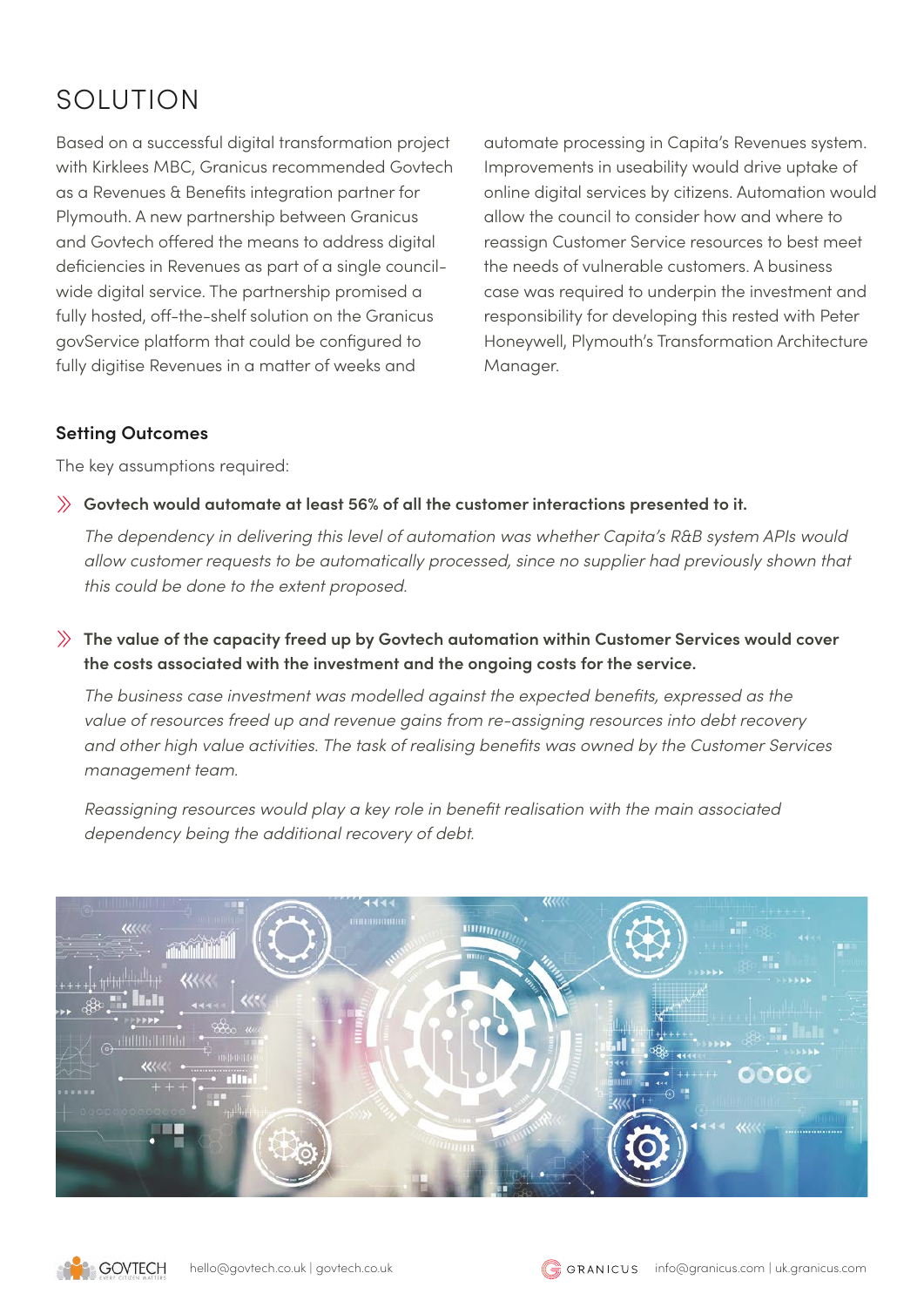

## **RESULTS**

Following approval of the business case, Govtech undertook a 3-month discovery project to test and prove API capabilities from end to end. The results were documented and presented to the council in December which then commissioned implementation in January.

*Govtech was 'a company with a mission'. A mission to help us break out of the silo we were in. The Granicus govService platform was already widely deployed but nobody had previously integrated with our core R&B system in the way they were proposing to do, so we had to have confidence in their abilities. What we found as we went along was that they are experts in the field in which they practice, Revenues and Benefits automation. Govtech's approach was to present themselves as good problem solvers. And I was particularly struck by the focus they placed on "value"; that what they are doing, the problems they are solving, must generate a return that we can measure. Their people are credible and the partnership they have forged with Granicus has created an eco-system for councils to exploit across all service areas. I am sure it will have a major role to play in the continuing modernisation of the council.*

*–Peter Honeywell, Transformation Architecture Manager*

#### **METRICS:**

ńI 97%

Online Council Tax self-service take-up

## >10,000

R&B transactions processed within 6 months

 $>70%$ 

automation rates of all R&B transactions

 $COVID-19$ 

resources able to cope with pandemic priorities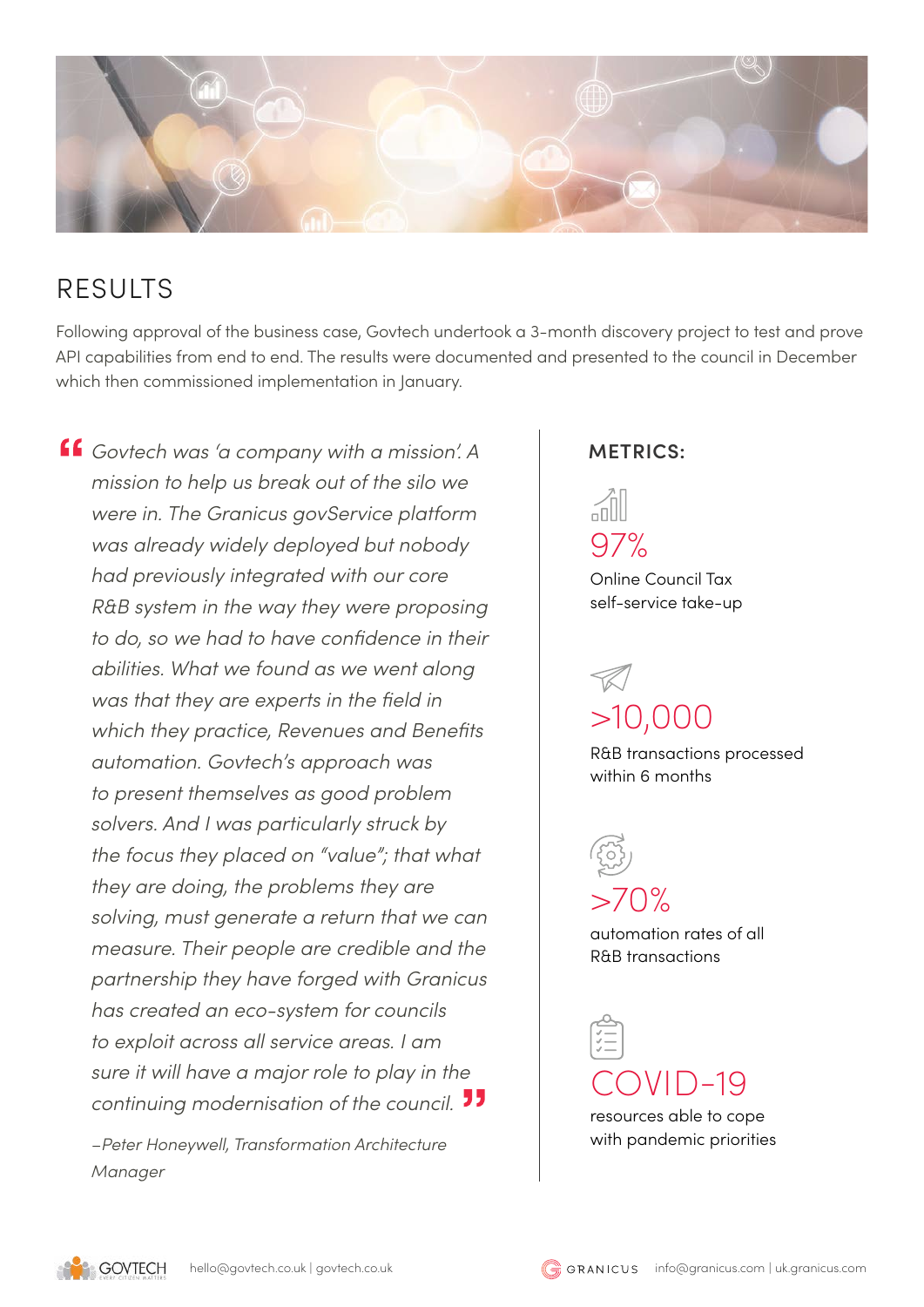

#### **Unprecedented times**

Within weeks of the project commencing, the Coronavirus pandemic led to the first lockdown. Despite both organisations' staff having to set up new home-working environments and practices, the impact on the project plan was confined to just a 4-week slippage on the planned 'go live' date, from May to June.

Post-live, there was continuous tracking, monitoring and joint analysis of automation rates, including identification of underlying business rules, or core product configuration issues, that were affecting automation.

By October, automation rates were approaching 70% - well above the business case breakeven point. Business rules were triggering interventions for the balance of work and these were automatically classified as High, Medium or Low priority items and sent to work queues with instructions to aid officers.

#### **Adapting to the pandemic**

The business case clearly identified and quantified the benefits that would flow from transforming citizens' digital experiences and exploiting automation to release staff for other priorities. The pandemic had two significant effects on the business case. It greatly amplified the need to transform digital and exploit automation, and it greatly accelerated achievement of the outcomes. In a matter of weeks, the entire Revenues and Benefits service was moved online while staff were relocated to work from home and reassigned to urgent new priorities.

Automation was a key investment. It enabled services to remain operational while freeing up skilled people to deal with the emergency. A smaller team was able to manage an increased day-to-day workload whilst colleagues processed business grants, welfare changes and, later, the even more timecritical track and trace payments. Citizens and businesses in Plymouth, desperate to make ends meet, were supported by staff able to work more flexibly and cooperatively than ever before.

*Automation has been vital. The more of it we can do, the better. It's difficult to imagine how we would still be managing without it.*

*–Emma Rose, Strategic Development Manager*